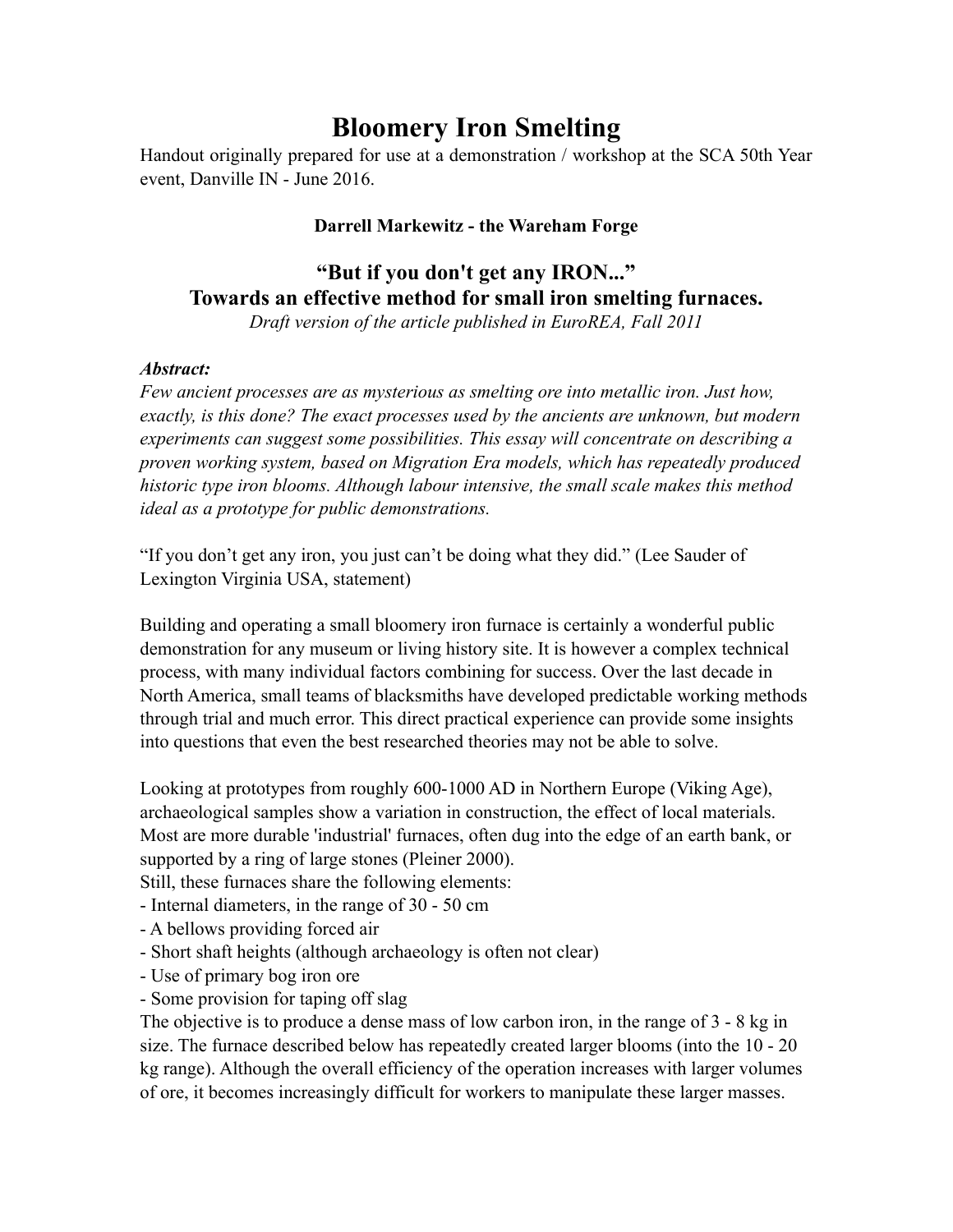Briefly, the furnace is a cylinder of clay filled with charcoal, with high combustion temperatures supported by the injection of air into the base of the furnace. Once fully ignited, ore is added in small batches, while keeping the shaft filled with charcoal. Burning charcoal creates superheated carbon monoxide (CO) gas, which reacts with the iron oxide (Fe2O3) contained in the ore. In effect, the more reactive CO rips off the oxygen, leaving metallic iron behind. This iron is heavier, so it falls to the base of the furnace. A liquid glassy slag also forms, composed of melted furnace wall, silica from the ore, and charcoal ash. Falling to the colder base of the furnace, it congeals, forming a bowl shape. The descending iron particles collect inside the liquid pool of slag within this bowl into the bloom mass. Excess slag may have to be tapped off to prevent blocking the air flow at the tuyere. The bloom is finally extracted while hot, either through the top or bottom side of the furnace, then hammered to consolidate it.

There is a relationship between furnace size, position of the air system, air volume required, the nature and size of the ore particles, the size of the charcoal fuel, and the best sequence of adding both charcoal and ore. Changing any one of these variables will alter the nature of the bloom produced. Using the wrong combination may result in there being no effective production of iron at all.

The working system described here is based largely on the pioneering work of Lee Sauder and Skip Williams, with further refinements at a series of annual workshops with these two, Mike McCarthy and myself. It has been proven through successful application in over two hundred individual smelts.

The furnace described has walls in the range of 5-10 cm thick which can withstand some internal erosion, but cracking of the walls on initial heating may become a problem. Sauder and Williams mix course beach sand with smaller proportions of clay (often more than half and half) (Sauder and Williams). The sand in the mix does not significantly expand on heating, limiting cracking.

My own team mixes chopped straw and clay (5 to 10 cm lengths, roughly 50/50 by volume). The straw provides channels to vent trapped steam, burns out on the inner surfaces to create a better insulator, plus on the outer layers remains in place to re-enforce the structure.

A number of European teams, most notably Michael Nissen of Denmark, have demonstrated good results by mixing 50% dry, shredded, horse manure with the clay (Nissen).

All three construction materials produce furnaces which can survive through several firings, even when free standing.

A good practical internal diameter (ID) for a working smelter is in the range of 25-30 cm. Below 20 cm ID, there can be problems with the balance between heat loss through the walls (area as a square) against available heat production (volume as a cube). Larger than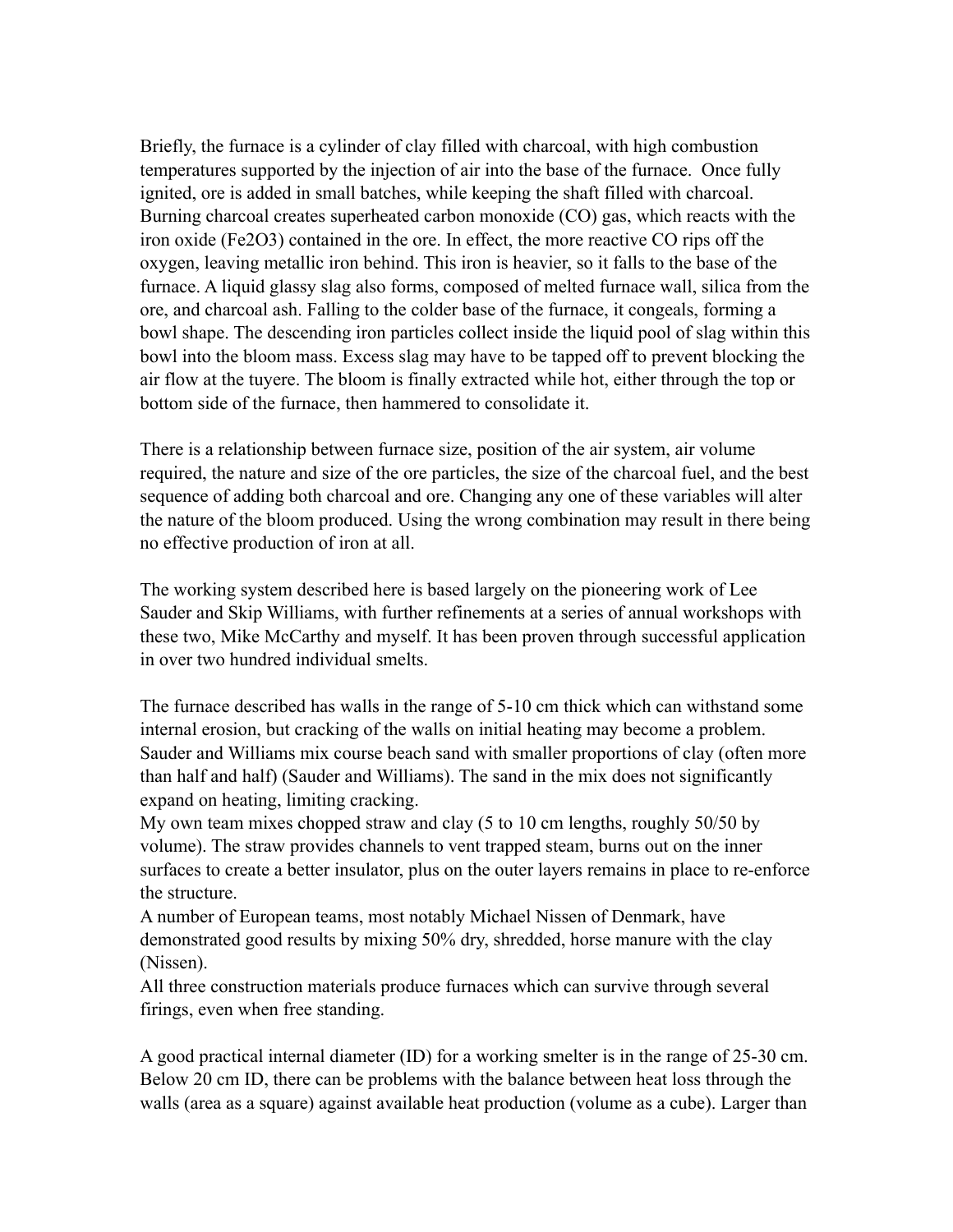30 cm ID and the consumption of charcoal becomes massive.

The furnace should have 20 cm below the air entry point for the development of the slag bowl and bloom. At least 40 cm should be provided above the tuyere to allow for a working column of reactive gases. The ideal height of this combustion zone is determined by the amount of air (oxygen) applied. If there is extra height, excess heat above the combustion zone will drive off any water contained in the charcoal or ore, improving the overall efficiency of the burning. A good working height for the smelter is thus 65 - 75 cm.

Using an internal form will speed construction and allow for standardized sizes for an experimental series. In a historic setting a bundle of straw, twigs or thin wood splints can later be burned out. Care must be taken as each double hand full of additional material is added not to press downwards, force which will result in collapsing the wall, increasing its thickness, rather than building it up higher. Using pair of sheet metal forms, covered with a layer of newspaper, makes for easy control of wall thickness as well.

Once the walls are 'leather hard', cut openings for the air system and the tap / extraction arch. Consider the working spaces (and viewing angles) around the furnace, starting with the hole for the air system. The lowest edge of the air hole or pipe (tuyere) needs to be at least 15 cm above the hard bottom of the working furnace. This allows for sufficient space for the slag bowl and the developing iron bloom.

Some provision for slag tapping is suggested. A cut an inverted U shape from ground level, with the blade angled so that the sides of the cut are beveled outwards. The cut should not extend higher than the level of the air system hole (so 15 cm) If planing to extract the bloom through this arch, it needs to be roughly the same width as the interior of the furnace. If this is to be used only for tapping, the arch can be smaller (in the range of 20 cm wide x 15 cm high). Wrap the edges of the cut with paper and push the block back into place.

There are a different air systems possible, what is described here is an insert tuyere. Tuyeres made of copper or bronze sheet, ceramic tube, industrial 'schedule 40' mild steel pipe have all proven effective. Each specific material choice has its individual characteristics in use.

The ideal angle for the tuyere is between 20 - 25 degrees down from horizontal (Sauder and Williams 2002). Less angle, and the developing slag bowl sits too high and shallow, and will quickly engulf and 'drown' the tuyere. Too steep, and there is not enough room for the growing bloom, and the air blast will actually cut into and erode its surface. Set the tip of the tuyere roughly 5 cm beyond the interior wall. Further in than that, and the heat of the furnace simply erodes the tip off. Less, and the air blast tends to roll back over and errode the inner wall. (Any working furnace tends to modify itself internally to its 'ideal' configuration as a smelt progresses.) Finish by sealing around the tuyere with clay.

Once completed, the finished furnace needs to completely dry before smelt day. Gentle air drying is certainly effective, if time and environment permit. A gentle, long duration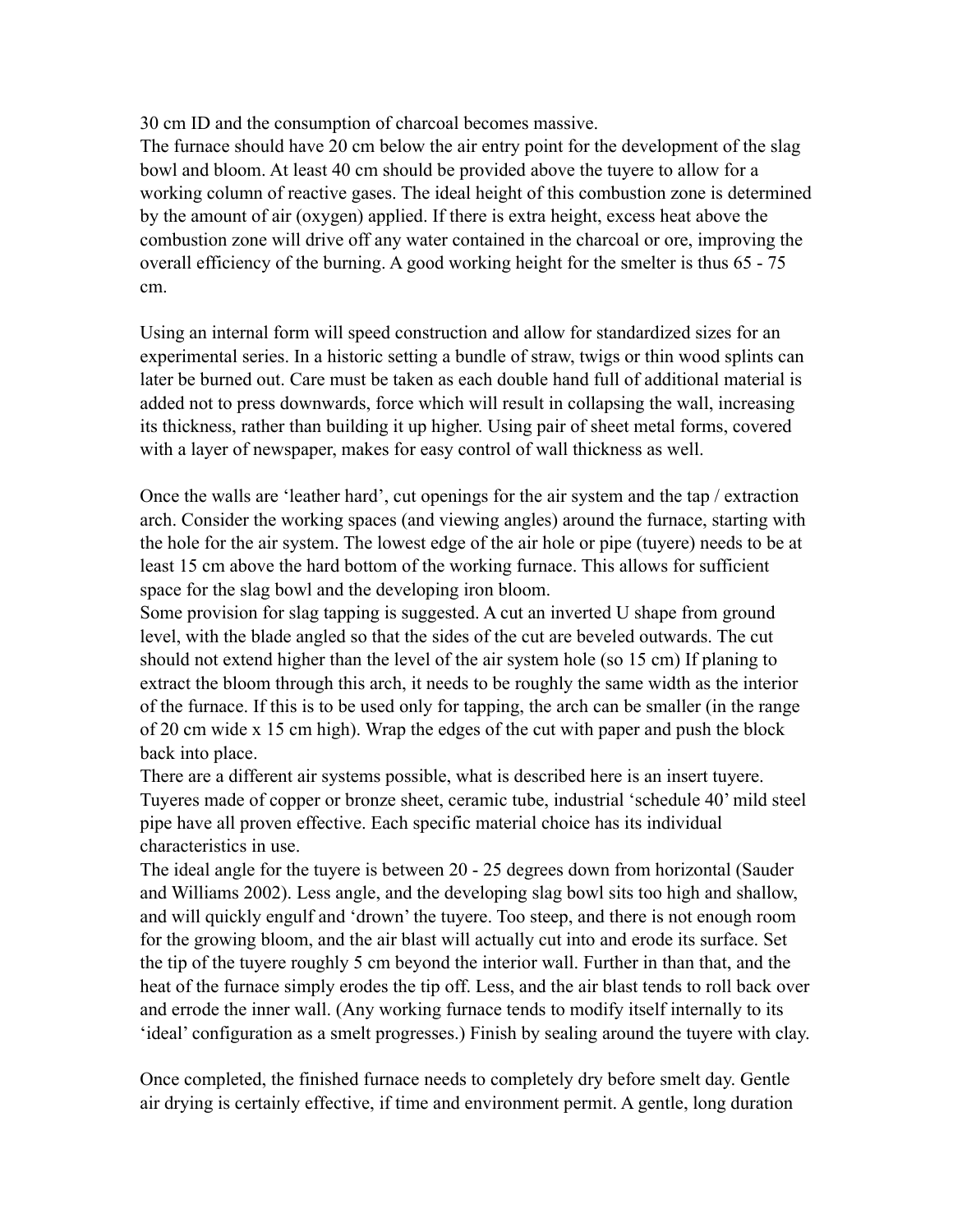fire, using small wood splits or twigs can be applied to both inner and outer surfaces. Water remaining in the wall material expands into steam, which may crack (even spall off pieces), especially a problem with thicker walls.

Link the air supply to the tuyere using a Y shaped coupling, one branch being a straight line down into the furnace and having a removable end cap. This permits both direct observation, but more importantly gives an ability to probe and clear blockages. With modern equipment, standard threaded pipe sections make for easy assembly. If a hand bellows is used, a thick leather construction is ideal, as the flexibility of the leather reduces any vibration from the pumping from effecting the fragile clay walls around the tuyere.

Critical for an effective smelt is providing for sufficient air volumes. Sauder and Williams have determined the ideal volumes to be from 1.2 - 1.5 litres per minute, for every square centimeter of internal cross section area at tuyere level. With lower air volumes, iron may be produced, but the results are most likely going to be lacy or fragmented pieces, and not the dense 'puck' blooms known from archaeological remains.

Air blast must be constant, even a stoppage of as short as 3 to 5 minutes is likely to catastrophically drop temperatures, freezing the slag and resulting in an unrecoverable failure.

An experienced bellows operator will be able not only to maintain consistent volumes over time, but also control working pressure of the blast. Too little pressure behind the blast and the air will not penetrate into the centre of the furnace. Viking Age blacksmith's bellows are often not able to produce the air volumes required. A simple measuring method is to time how long it takes the bellows to fill a large plastic garbage bag of known volume.

Also critical is ensuring a high enough iron content in the ore, a content of at least 50 % iron is required, higher if at all possible. The furnace system described has proved effective using a wide range of both natural ores and modern preparations. Each ore type has its own peculiarities, and fine adjustments in equipment and sequence may be required for the absolutely best results. Remember that bog iron ores are the result of a complex formation process highly dependent on local environmental conditions, sure to be much different now than in ancient times!

There is a relationship between a given furnace layout and the best possible size for both charcoal and the ore:

For charcoal, pieces too large allow the ore to fall through the reaction column too quickly for reduction. Too many small particles prevent effective air penetration, effecting combustion. For these furnaces, the ideal is pieces broken then screened for 'walnut to pea' size - 25 to 5 mm.

For ore, the idea size ranges between 'pea to rice' size - 5 to 2 mm, but retaining the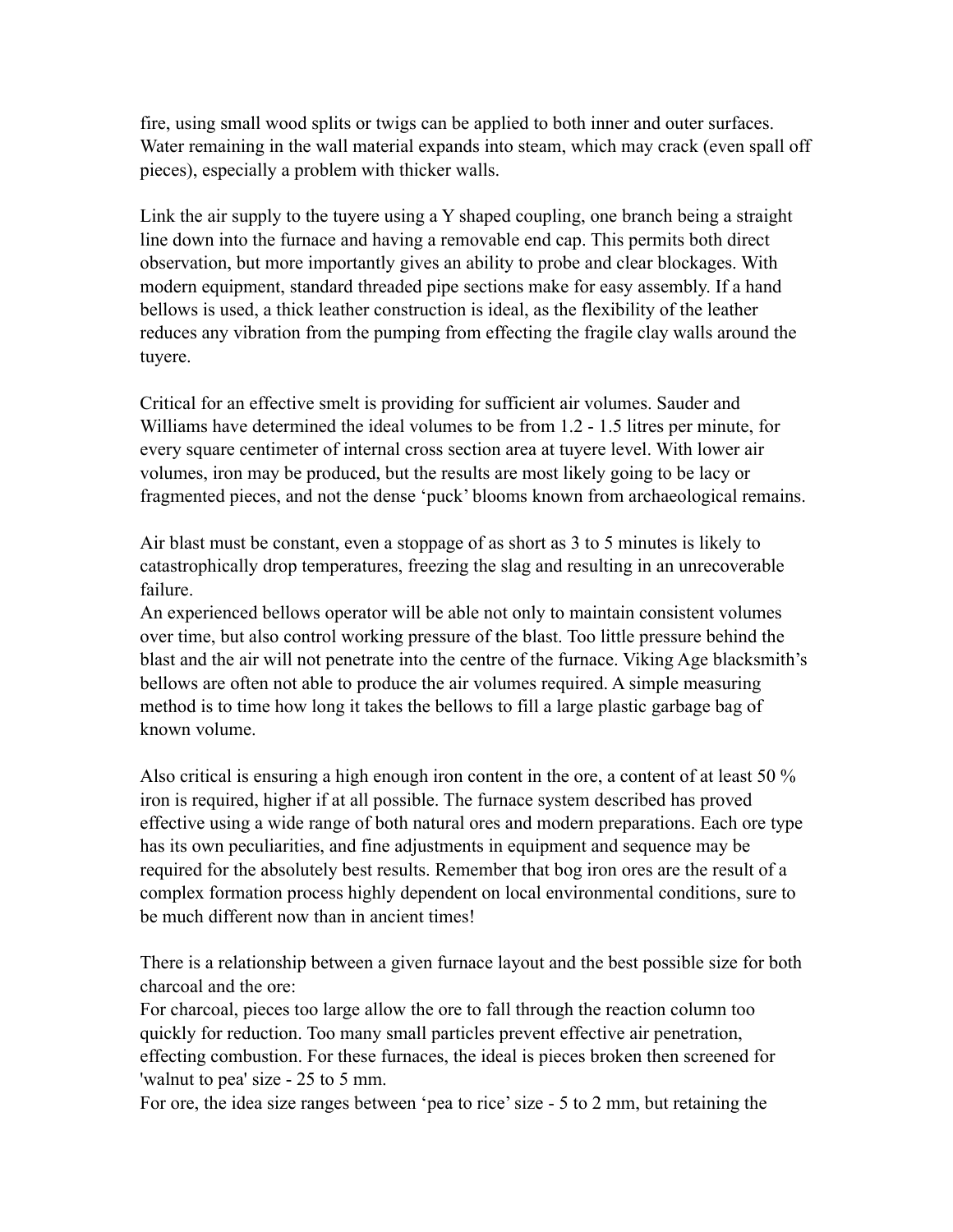'dust'. Some ore types should be roasted before breaking and adding to the furnace. Ore too fine may simply blow back out of the furnace, and tends to absorb excess carbon. Too large and the particles will not completely reduce to metallic iron.

Slowly pre-heat the furnace, moving from small wood splits under natural draft, applying gentle air, and finally pieces of rough charcoal under increasing air blast, typically for 60 - 90 minutes. Add graded fuel with full air, watching for the combustion zone to reach a full 40 cm above the tuyere, typically about 60 minutes. The combustion rate at working temperature should average 2 kg charcoal (standard 'bucket') every 8 - 10 minutes, a rate which should be maintained. At 6 minutes per bucket the furnace is running too hot, and production of a high carbon cast iron is likely. Over 14 minutes, and the too cold furnace may have problems maintaining an effective slag bath. Modifying air volume can most easily control burn rate.

Once the reaction column has been established, ore is added, starting with roughly 500 gm measures. Ore charges should be spread out evenly through the charcoal additions, not laid in thick slabs as is often shown in theoretical descriptions. The first 4-6 kg of ore establishes the working slag bowl. The temperature of the furnace will increase as the bowl is formed, marked by an increase in burn rate. Now larger charges of ore are added, slowly increasing to match (or even exceed) the weight of charcoal. An overly hot furnace (faster consumption) can be dampened by the addition of more ore. A colder furnace (longer consumption) may require higher air volumes.

The production of slag depends on a combination of character of the clay, silica content of the ore and the exact layout of the furnace. Sometimes the furnace will self tap through small cracks in the walls (incontinent). The sound of the air through the tuyere is of critical importance here. A reduction of sound means partial blockage of the tuyere, by congealed slag. This must be quickly knocked off by inserting a small diameter metal rod down the Y tube. A thumping / bubbling sound indicates that the slag bath has risen so high as to soon 'drown' the tuyere, and a tap must be made to drain the excess. Drain no more than is required, as the slag bath is the working heart of the smelter. Often simply prying open the tap arch is enough to crack the bowl and let the liquid pour out. If not, the metal rod is lightly hammered through the upper side wall of the bowl to form a small hole. Volume of the discharge can be controlled by raking dirt into the path of the flow.

Once the last charge of ore is added, it should be followed by a covering of two last charges of charcoal which is allowed to burn down inside the furnace. Preparation for extraction begins. In public demonstrations, this is a good time to gather together an audience, with a designated commentator.

With a top extraction any remaining charcoal is lifted out of the furnace, using a long handled scoop to expose the top of the liquid slag pool. Then a short section of log (10 cm diameter) is used to pound on the top of the bloom inside the hot furnace (Boonstra,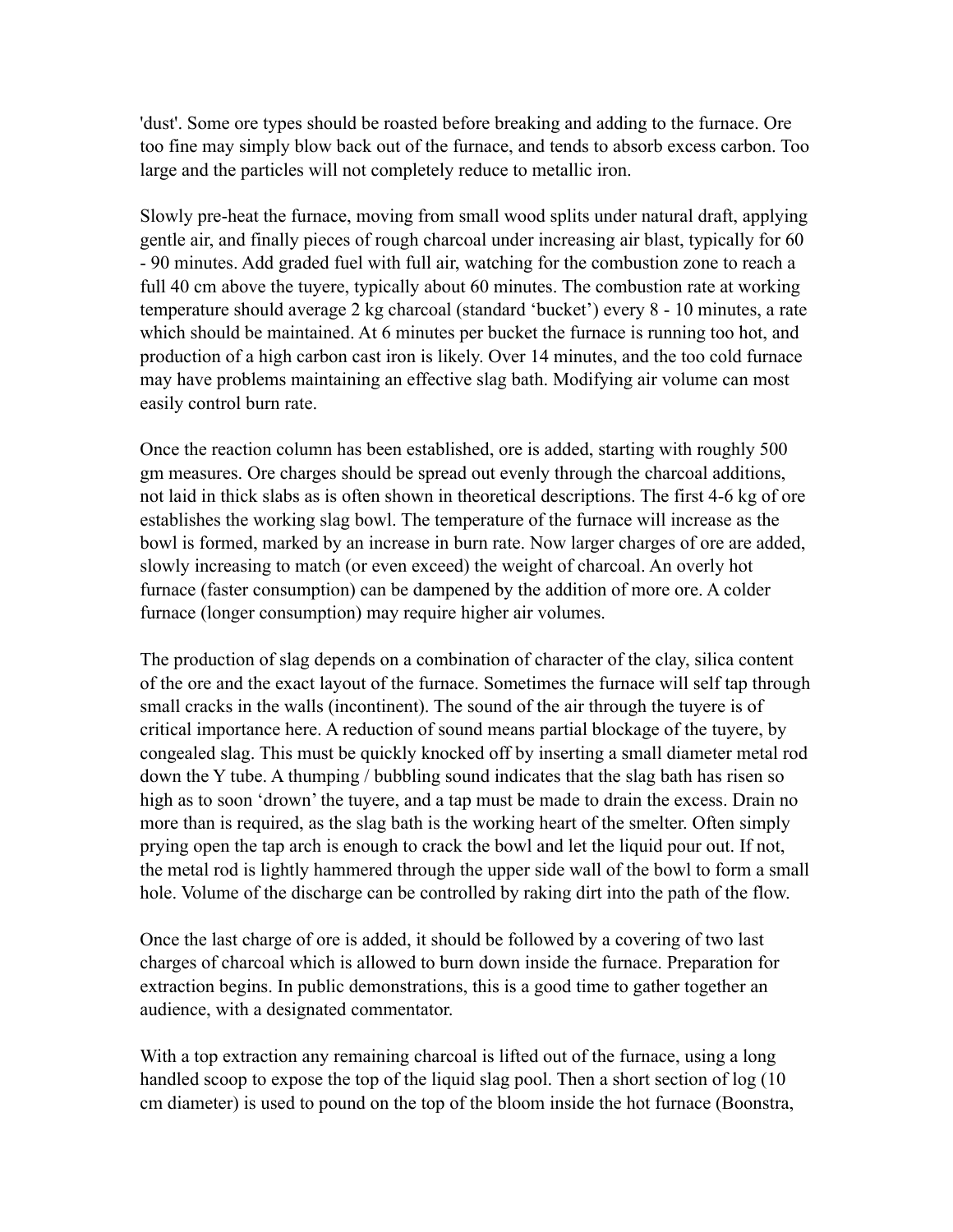van de Manakker and van Dijk 1997). This will partially compact the metal while it still is at welding temperatures, plus partially loosen the bloom from the lower slag bowl. A metal rod with a small hook end is used to fully free the bloom. Special 'bloom tongs' are used to grab out the bloom and transfer it to the waiting anvil.

The advantage is that there is usually minimal damage to the furnace, which remains fully ignited if secondary working heats of the bloom are required. The negative aspect is that this work is done reaching down inside, while standing directly over, the blazing hot furnace. (Although this process is quite spectacular to the viewing audience!)

With a bottom extraction, first the enlarged tap arch block is pried open. As the slag bowl is normally adhered to the inner surface, this step often requires hammering at the harder parts of the slag with a long chisel tipped bar. Once the block is pulled clear, expect a spilling of ignited charcoal as the inner workings of the furnace are exposed. It should now be possible to reach in with the tongs and grab the hot bloom mass. The advantage is that the workers are partially shielded from the extreme heat. The work is usually faster and less precise that top extraction. The disadvantage is that the bottom of the furnace is emptied, often making it difficult to re-heat the bloom for further working. There is often extensive damage to the lower part of the furnace.

Once the bloom is free, typically there will be a large amount of slag and lacy iron (called 'mother') clinging to the outside of the metallic bloom. A fast sequence of gentle hammering serves to knock free the slag and compress in the iron. Working on a wooden stump allows the mass to burn in slightly, better holding it in place. The bloom is easy to distinguish, as it retains its initial heat, while the slag cools quickly. The strikers will soon both feel the increased resistance of the exposed iron, along with a change in sound as the metal's surface is compressed. Ideally the consolidation work should be carried out as close to a 'bright yellow' welding heat as possible.

The perfect result is a dense and roughly 'puck' shaped bloom (oval to circular, flattened on top and bottom). An additional heating cycle may allow you to cut the bloom with an axe, using it like a chisel. With a high iron content ore, and providing there were high volumes of air provided, the expected yield should be in the range of  $20 - 35$ %.

With the method described, it has repeatedly proved possible to produce blooms virtually identical to those created by iron masters 1000 years ago. It must be remembered however, as with any experimental archaeology process, this system represents 'a' method, but not necessarily 'The' method, as used historically. Further experimental work remains, especially in the area of producing the required high air volumes using historic styled equipment.

#### Good Luck!

The author would like to thank the members of the Dark Ages Re-creation